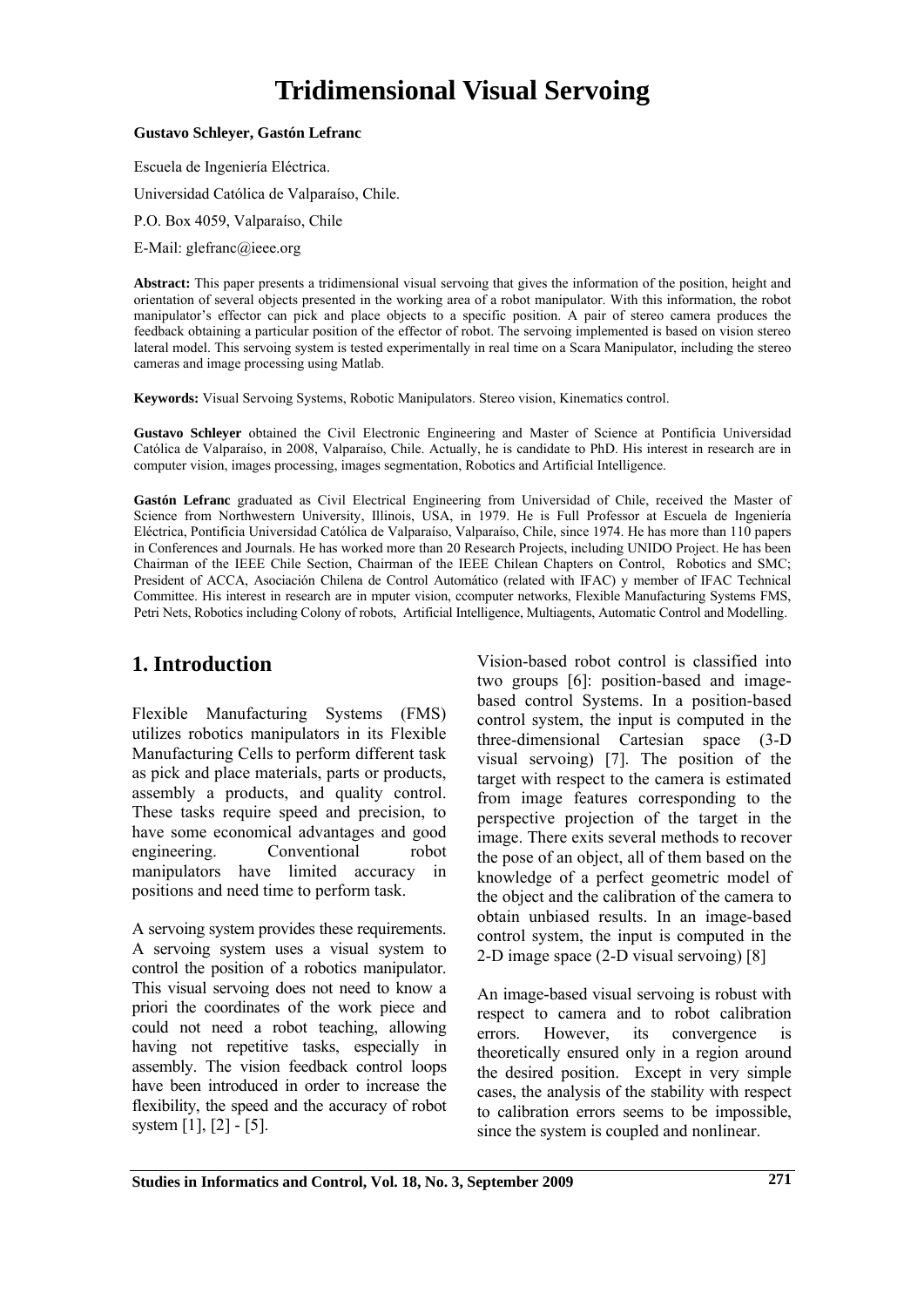A new approach is called 2-1/2-D visual servoing since the used input is expressed in part in the 3-D Cartesian space and in part in the 2-D image space [9].

There exist several techniques to extract 3D information. Some of them, called direct sense, estimates the distance to an object based in the measurement of the time of the transmission and reception of a wave, known the propagation media. This can be done by laser, ultrasound and radar. The disadvantage is that can measure one point at a time. Other technique is to use the shadow to compute the depth of the object [8]. A method for determining depth from focus [10] relates the distance from camera to objects out of focus, needing two images. The technique using encoded light pattern, the objects are illuminated from one point, in a plane, or a mesh of points through a projector with a position and orientation known respect to the camera [11].

Another technique uses two perpendicular cameras in specific positions obtains two images to compute the space information of the object.

Stereo Vision utilizes two cameras focusing the same object from different views and then to determine from the differences of the images, the distance of the objects by triangulation. There are several models for Stereo Vision as Lateral Model, Axial Model, and Generalized array of stereo cameras [12].

A previous work of the authors, is related with a Servoing System using one camera applied to a pick and place task [13], [14].

In this paper presents a visual system that gives the information of the position, height and orientation of several objects presented in the working area of the robot manipulator. With this information, the robot manipulator's effector can pick and place objects to a specific position. A pair of stereo camera produces the feedback obtaining a particular position of the effector of robot. The servoing implemented is based on vision stereo lateral model. This servoing system is tested experimentally in real time on a 5 degrees-of-freedom Scara Manipulator, including the stereo cameras and image

processing using Matlab.

# **2. The 3-D Visual Servoing**

The system has a stereo vision with two web cameras, based on vision stereo lateral model, that is to say both cameras separated by a horizontal displacement and perpendicular to objects. The cameras are mounted as shown in Figure 1, including illumination system (two lights of 100 W).



Figure 1. Camera systems and the illumination.

A computer's program control the images capture, the image processing, computes the pose of the objects in the scene, and the control of the robotic manipulator

The robotics manipulator is an IBM 7547, Scara type. in the Laboratorio de Robótica, Inteligencia Artificial y Automatización Avanzada that belongs to Escuela de Ingeniería Eléctrica de la Pontificia Universidad Católica de Valparaíso, Chile. See Figure 2.



**Figure 2.** Complete system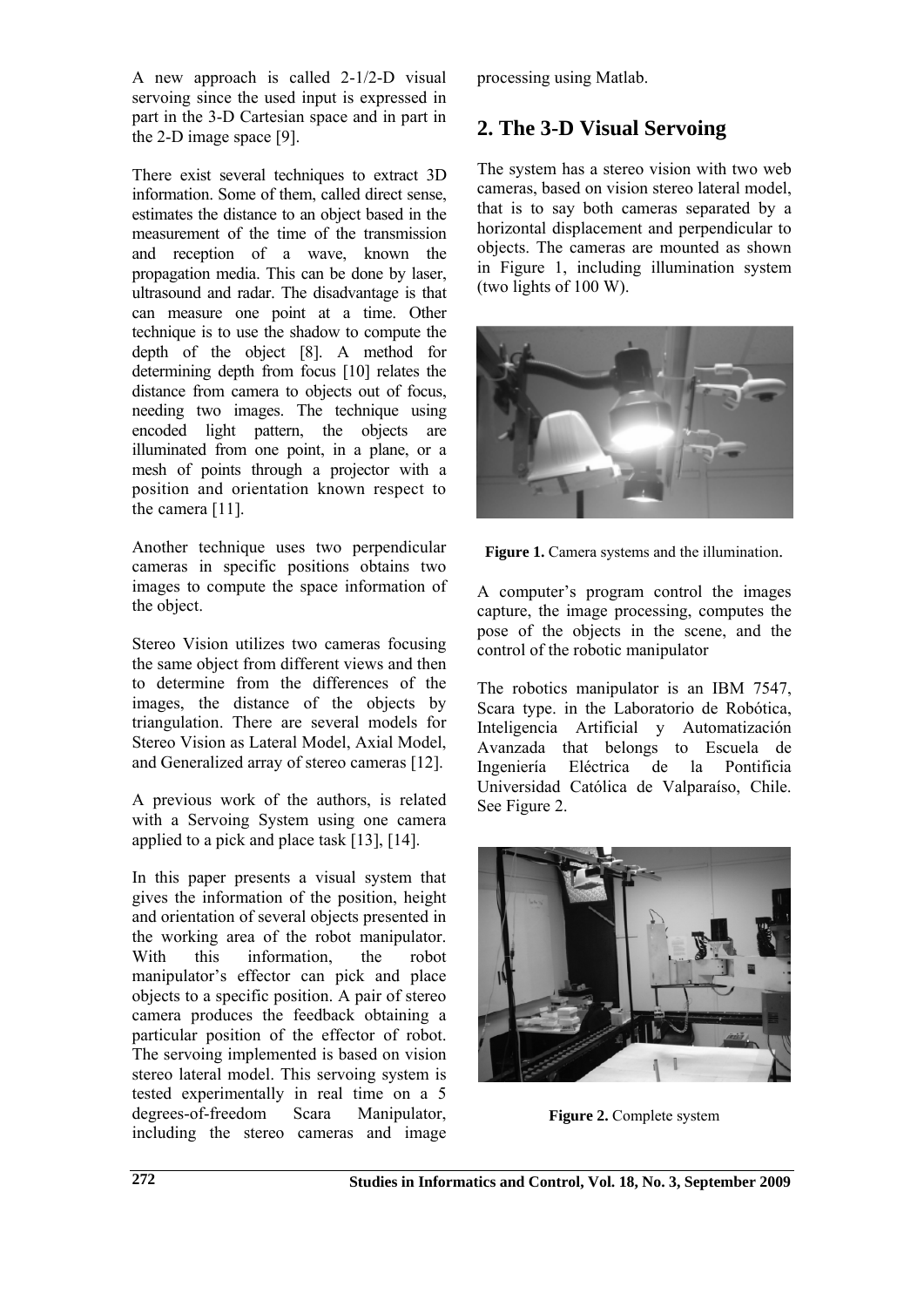In the next Figure 3, a lateral plane of the system can be observed. The work space is restricted to the common vision of the two cameras. The position and height of the objects can be computed.

the scene. The gray image is transformed to a binary image as shown in Figure 4, where the black colors are objects and white pixels are background. This mean that the image is matrix with each cell has a '0' or '1' value



**Figure 3.** Work space



**Figure 4.** Gray scales Image and binary image.

The restriction is considering only the objects in the common work space of the stereo vision. Pixels outside of that space are colored to avoid them.

# **3. Images Processing**

Images captured by cameras are in RGB format, where each pixel is a combination of blue, red and green colors. The RGB image is transformed to a grey scale image and the color information is now bright information. With this kind of image the objects are contrasted with the background, obtaining two frequencies of gray level. Then, it is possible image segmentation using a threshold chosen according to the illumination, the objects and the colors along depend on if a black or white pixel. The resolution used is 288\*352 pixels, with a matrix of 288 rows and 352 columns.

The next step is to eliminate the noise using and appropriate threshold. The noise is due to errors in image capture and problems in the work area.

For objects identification, it is used the tag technique assigning a number to each one in the image, from left to right and up to down, searching cells with "1" value in the first set of cells, the next set tag is "2" and so on, until "n" that is the object number. The result is presented in the Figure 5.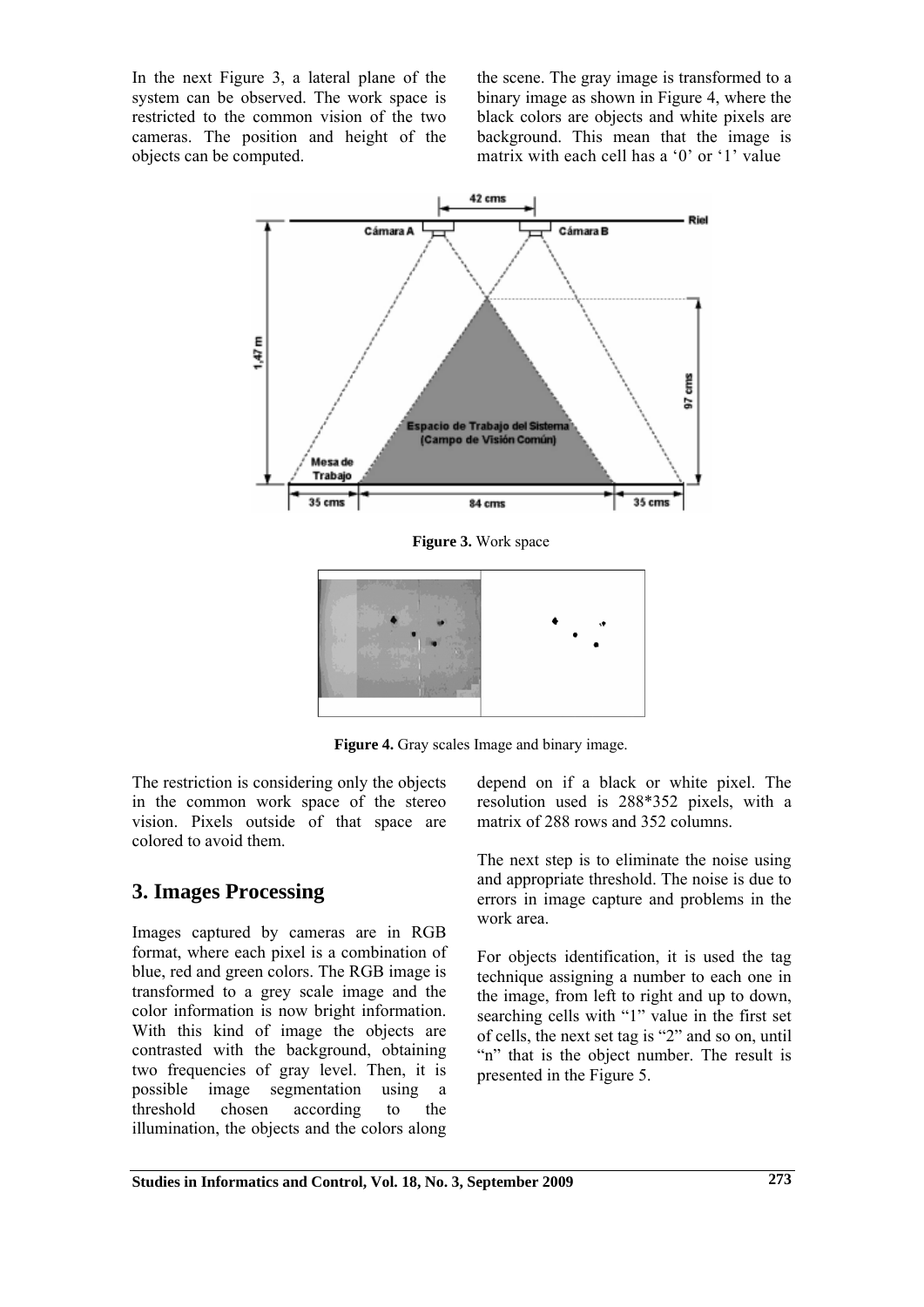

**Figure 5.** Object's tags.

An algorithm utilize Tag's object to compute the object centroid and its  $(x, y)$  position. To find centroids, the image matrix is taken, store extreme positions of all elements different from "0", obtaining the length and width, and then dividing them. The algorithm gets the centroids without considering the orientation of the objects. The result, for the objects in Figure 4, is shown in the Figure 6.



Figure 6. Object's Centroids.

The object orientation is necessary to compute, to know the rotate angle for the effectors of the robotics manipulator can pick the object. The algorithm uses the centroid of the object to determine the distance to every contour point of the object, choosing the minimal distance, that is to say the orientation of the object. The orientation angle  $\theta$  is the argument of a complex number in the corresponding quadrant. Figure 7 presented how is the plane complex origin centered in the centroid of the object and the θ angle.



**Figure 7.** Object's Orientation.

Procedure is repeated for every object.

# **4. Coordinates of the Robotics Manipulator**

### **4.1 Computing (x, y) Coordinates**

The coordinates of the centroids of the objects within the common work space, is expressed as a row and column of the pixel of the object in the image matrix. However, this information is not sufficient to have  $(x, y)$ coordinates for the manipulator can pick the object. It needs a relationship between image coordinates and the manipulator coordinates. As this relationship is not the same in the whole work space, this space is divided in segments with different relationships between the two coordinates. Each segment has 5 measurements of centroid points and the coordinates that the robotics manipulator has to have to pick objects. The relationship between the column of the centroid pixel and the X coordinate of the robotics manipulator, are in Figure 8.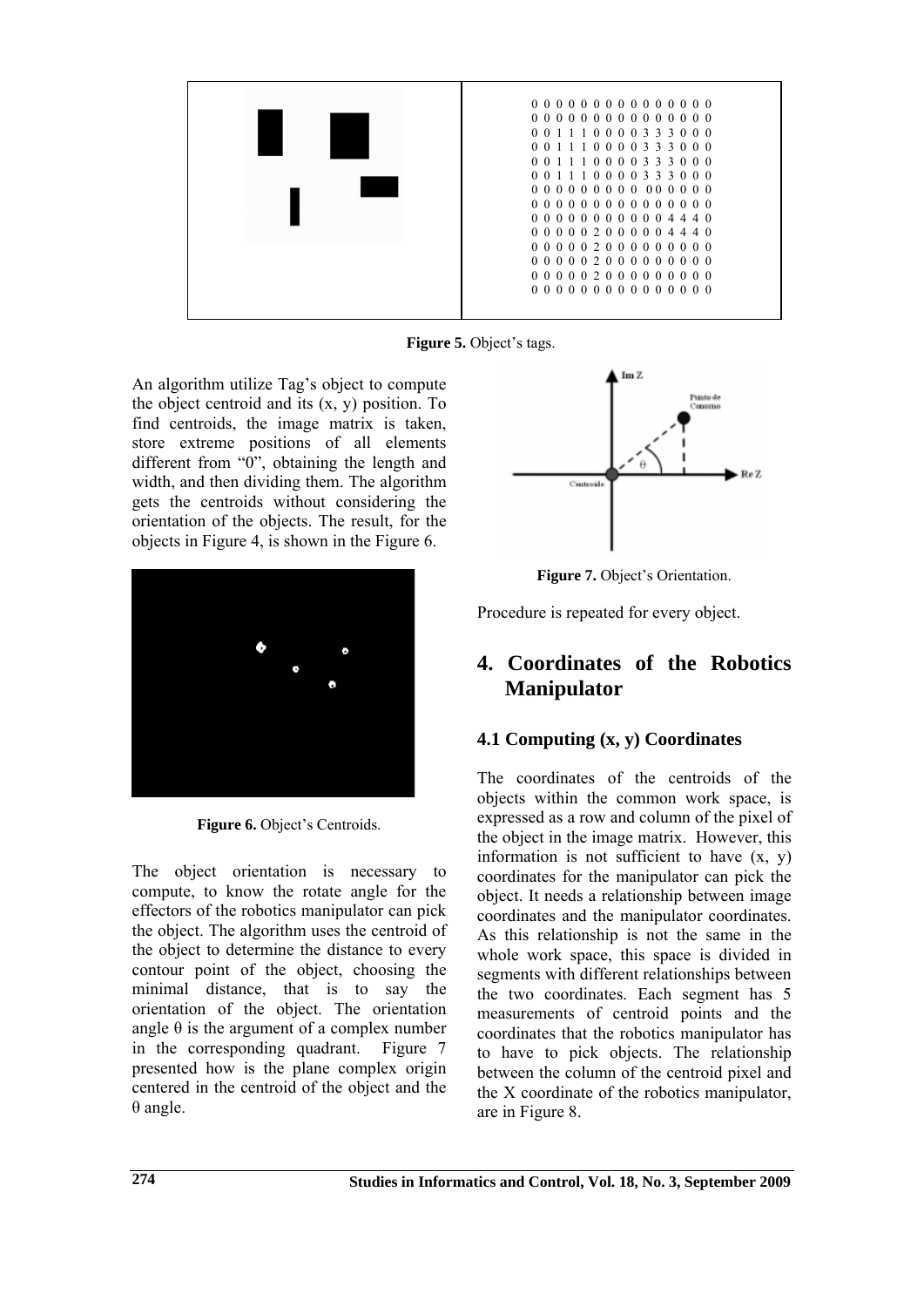

**Figure 8.** Relationship between centroid column en the image and X coordinate of the robotics manipulator

From Figure 8, a linear relationship is found, and it is possible determine X from equation (1) using linear progression.

 $X = -2.8282904$  \* (Column of Centroids) +  $+ 676.89183$  (1)

Equation (1) transforms the information of column of centroids pixel of the object, in the X coordinate to send to robotics manipulator. Equation (1) is valid only in the segment that is jeans it has to have equation for each segment.

To obtain the Y coordinate and to send to robotics manipulator, a relationship between X and Y coordinates is put in a Figure 9.





The Relationship between X and Y coordinates are related using quadratic progression to obtain a second grade polynomial in equation (2).

$$
Y=5.203*10-4(X)2 - 0.5636046*(X) + 604.126309
$$
 (2)

Equation 2 determines Y coordinate to send to robotics manipulator. The same procedure is used to obtain the equation in each segment with corresponding data. The row and column of the centroids permits to identify the segment in the work space where the objects are and then to assign the right equation, to compute  $(x, y)$  coordinates for the robotics manipulator.

To reduce errors due to perspective distortion, the coordinate measurements are done using the image nearest of the object. The second image is employs to determine the depth, the Z coordinate.

#### **4.2 Computing the Z coordinate**

The equations  $(3)$ ,  $(4)$  and  $(5)$ , from Stereo Vision Lateral Model, computes Z coordinate.

$$
\begin{bmatrix} x' \\ y' \\ z' \end{bmatrix} = I \begin{bmatrix} x \\ y \\ z \end{bmatrix} + \begin{bmatrix} \Delta x \\ 0 \\ 0 \end{bmatrix}
$$
 (3)

$$
\frac{x_0}{x_L} = \frac{y_0}{y_L} = \frac{\lambda - z_0}{\lambda}
$$
 (4)

$$
\frac{x_0 + \Delta x}{x_R + \Delta x} = \frac{y_0}{y_R} = \frac{\lambda - z_0}{\lambda}
$$
 (5)

Find the value of  $z_0$  from the preceding equations; it is the equation (6).

$$
z_0 = \lambda \cdot \left( 1 - \frac{\Delta x}{\Delta x + x_D - x_I} \right) \tag{6}
$$

Where:

 $x<sub>D</sub>$  and  $x<sub>i</sub>$ : represent the column coordinate of the pixel of the centroid from image captured by right and left cameras

Δx: represents the distance between cameras along the x axis, equal to 103 pixels.

 $\lambda$  : is focal length of the cameras lens.

 $z_0$  is proportional to height of the object, but it is not the z coordinate of the manipulator.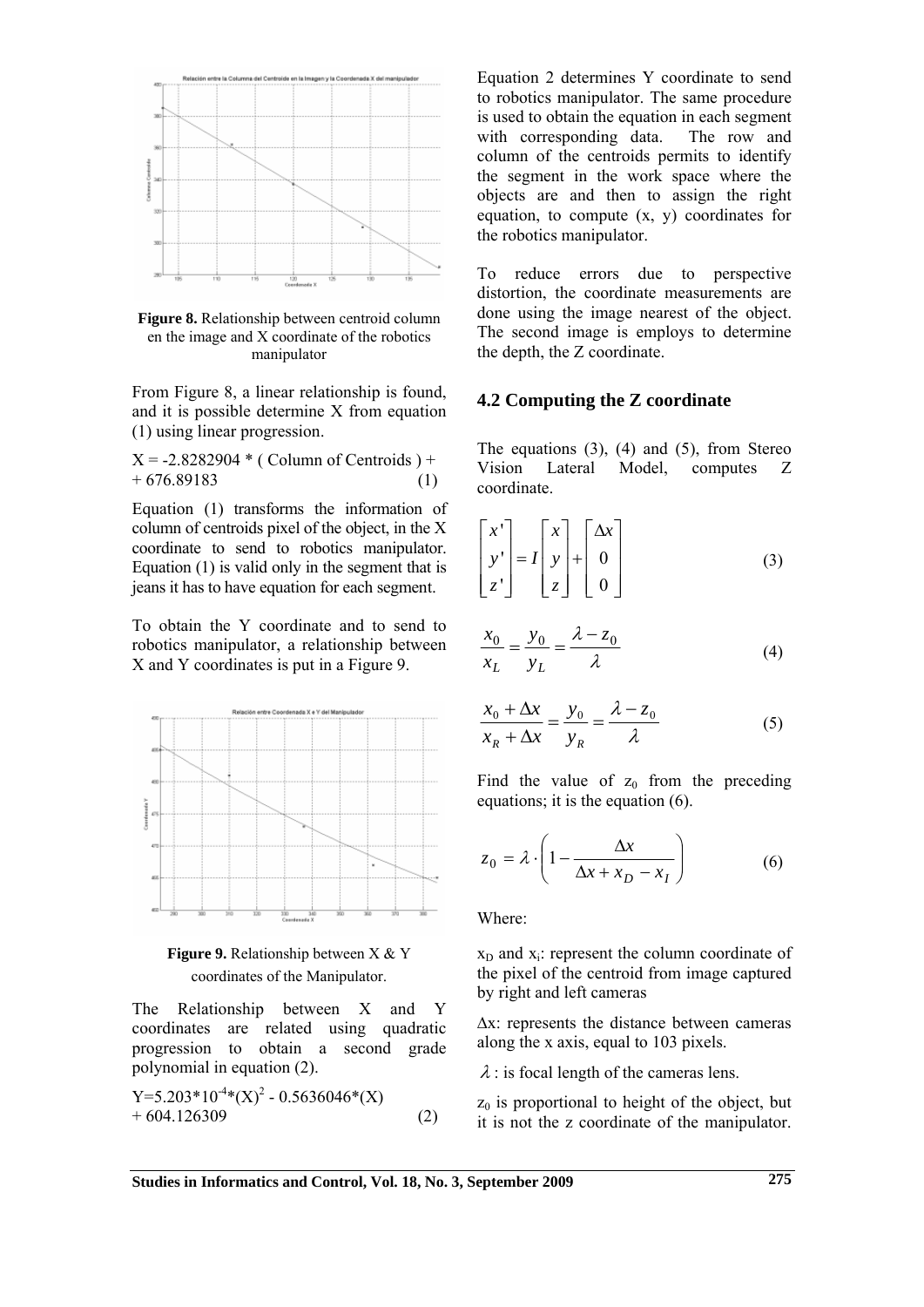To compute the real coordinates utilizing a scale factor 'F', transforming the image coordinate  $z_0$  into z coordinate in the real space. In the coordinate system of the robotics manipulator, the  $z = 0$  value is the highest of z axis, and the  $z = -249$  value is the lowest one, however, the minimum value of z  $= -220$ , avoid that effectors crushes against the table. It is necessary to have a term that it puts "0" value of  $z_0$  with the zero of the manipulator. This zero adjust term  $T_0$ ' is in the scale factor is included in the equation (6) of the Stereo Vision Lateral Model, obtaining the equation (7).

$$
Z = T_0 + F \cdot \left(1 - \frac{\Delta x}{\Delta x + x_D - x_I}\right) \tag{7}
$$

λ (Focal length) is included in the scale factor.

Z value is the coordinate sent to robotics manipulator.

To calibrate the system, the term values of zero adjust term 'T0' and scale factor 'F', it is utilized two objects with height known, placed in the same point in the common work space of the system. It computes z coordinate for robotics manipulator used to pick each object. The difference between the columns coordinates of the centroid pixel of the two images  $(XD - Xi)$ . This data are in the Table 1.

**Table 1.** Data for 'To' and 'F'

|              | Object A | Object B |
|--------------|----------|----------|
| z Coordinate | $-219$   | $-135$   |
| $X_D - X_i$  |          | 102      |

Putting these values in the equation (7) gives the system equation (8).

$$
T_0 + \left(\frac{93}{103 + 93}\right) \cdot F = -219
$$
  

$$
T_0 + \left(\frac{102}{103 + 102}\right) \cdot F = -135
$$
 (8)

The values obtaining are:  $T_0 = -1946.6$  and F= 3640.9. This values is replace in the equation (7), to obtain equation (9) to compute z coordinate of the robotics manipulator in the segment of the work space, where the measurement are made

$$
Z = -1946.6 + 3640.9 \cdot \left(1 - \frac{103}{103 + x_D - x_I}\right) (9)
$$

Equation (9) transforms directly the displacement the centroid pixel of the object between each image of the stereo vision system, in the z coordinate of the robotics manipulator. Due to perspective distortion of the object, because of the cameras are not perpendicular to the objects, the equation (9) is valid only in small segment of the work space of the manipulator.

#### **4.3 Computing the Rotation Coordinate**

The object orientation is determined by orientation algorithm and then it has to have a transformation to relate algorithm coordinates and manipulator coordinates. The algorithm coordinates considers a positive rotation in the unclockwise, and the positive rotation in the manipulator is clockwise. There exists a difference of 18º between both coordinate systems computed by equation (10).

$$
\theta_{\text{Manipulator}}
$$
  
=  $(-1) \cdot \theta_{\text{Algorithmo de Orientación}} + 18^{\circ} {}^{(10)}$ 

Finally, the R coordinate is sent to robotics manipulator to have the turn angle of the effector, is equal to the value  $\theta_{\text{Mannivalado}}$  *r* obtained.

The tridimensional servoing systems has been evaluated in a Flexible Assembly Cell with successful results [18]. The cell has a robotics manipulator, a system of vision and a system of automated transport has appeared. The cell performs the assembly of products, with the manipulator, taking the parts and put into other one. Also, the results of this paper was used in in coordination of a visual servoing with camera in the effector of a robotics manipulator. [20]

### **5. Conclusions**

We have presented a visual system that gives the information of the position, height and orientation of several objects presented in the working area of the robot manipulator. This 3D servoing system gives this information,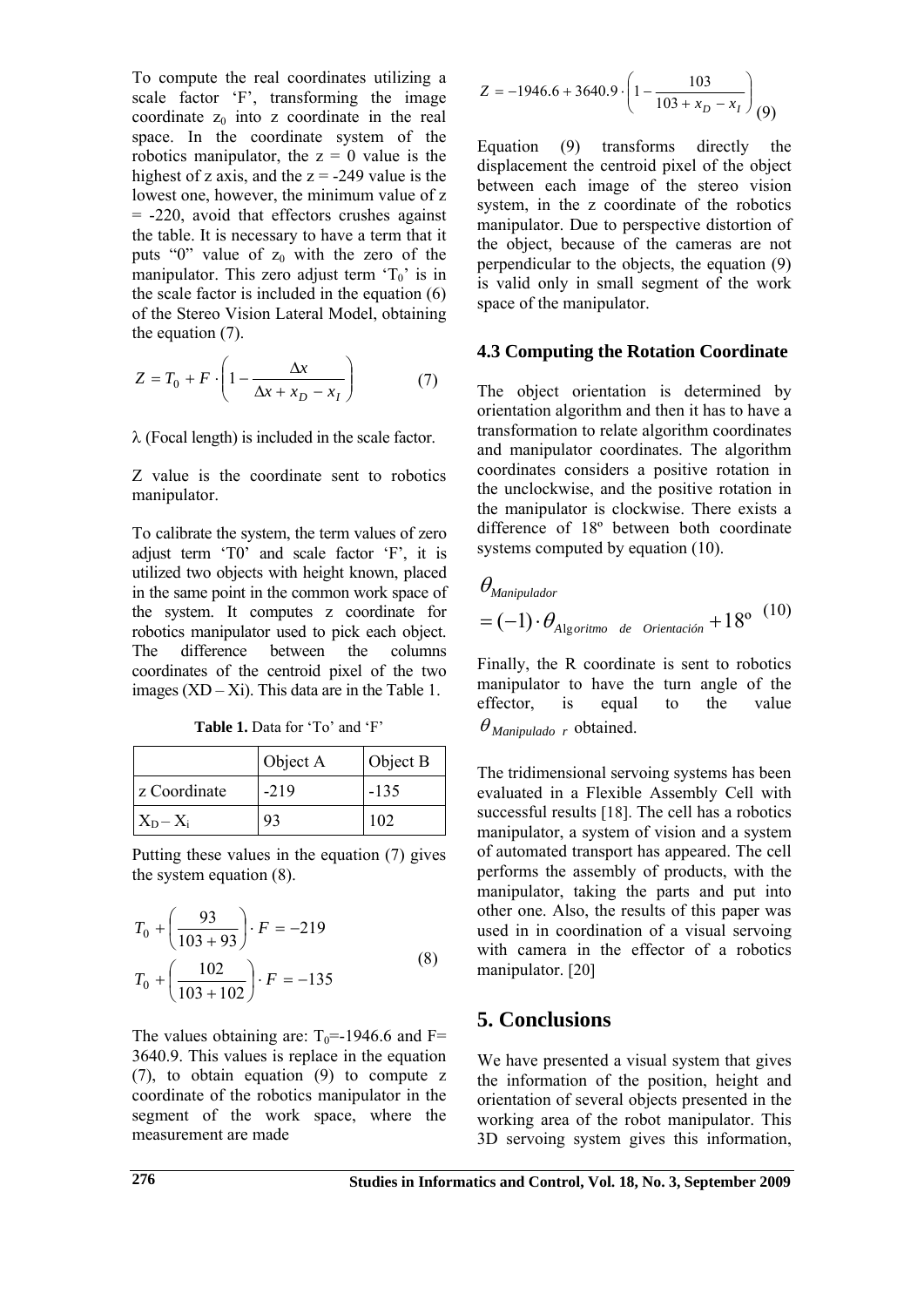the robot manipulator's effector can pick and place objects to a specific position. A pair of stereo camera produces the feedback obtaining a particular position of the effector of Scara 7475 robotics manipulator. The servoing implemented is based on vision stereo lateral model.

The system has the capacity of identifying the spatial position and the orientation of several objects in steady state, presented in the common work space of stereo vision cameras, then that information is sent to the manipulator to pick and place objects. The (x, y) robotics manipulator coordinates are obtained applying equations based on centroids of the objects. To compute z coordinate is utilized equations of the Stereo Vision Lateral Model, with a zero adjust term and scale factor to coincide the original coordinate system with the manipulator coordinate system. To compute the orientation angle, an algorithm is used.

The stereo vision is evaluated in a Flexible Assembly Cells.

### **REFERENCES**

- 1. PEREZ, M. A., P. A. COOK, **Open Platform for Real-time Robotic Visual Servoing,** The 10th IASTED International Conference on Robotics and Applications, Honolulu, Hawaii, USA, August 2004.
- 2. HUTCHINSON, S., G. D. HAGER, P. I. CORKE, **A Tutorial on Visual Servo Control**. IEEE Trans. On Robotics and Automation 12, 1996, pp. 651-670.
- 3. COLLEWET, C., F. CHAUMETTE, **Positioning a Camera with Respect to Planar Objects of Unknown Shape by Coupling 2-d Visual Servoing and 3-d Estimations**. IEEE Transactions on Robotics and Automation, 18(3) June 2002, pp. 322–333.
- 4. KRUPA, J. Ganglo®, C. Doignon, M.F. de MATHELIN, G. MOREL, J. LEROY, L. SOLER, J. MARESCAUX, **Autonomous 3-d Positioning of Surgical Instruments in Robotized**

**Laparascopic Surgery Using Visual Servoing,** IEEE Transactions on Robotics and Automation, 19(5):842– 853, October 2003.

- 5. ASTOLFI, HSU LIU, M.S. NETTO, R. ORTEGA. **Two Solutions to The Adaptive Visual Servoing Problem**, IEEE Transactions on Robotics and Automation, 18(3), June 2002, pp. 387 – 392,.
- 6. WEISS L. E., A. C. SANDERSON, C. P. NEUMAN, **Dynamic Sensor Based Control of Robots with Visual Feedback**, IEEE J. Robot. Automat, vol. 3, Oct. 1987, pp. 404–417.
- 7. WILSON, W.J., C. C. WILLIAMS HULLS, G. S. BELL, **Relative Endeffector Control Using Cartesian Position Based Visual Servoing**, Robotics and Automation, IEEE Transactions on, Volume: 12 Issue 5, Oct. 1996, pp. 684 -696.
- 8. ESPIAU, B., F. CHAUMETTE, P. RIVES, **A New Approach to Visual Servoing in Robotics**, Robotics and Automation, IEEE Transactions on, Volume: 8 Issue 3, June 1992, pp. 313 –326.
- 9. MALIS, E. F., CHAUMETTE, S. BOUDET, **2-1/2-D Visual Servoing**, Robotics and Automation, IEEE Transactions on, vol. 15, no. 2, April 1999, pp. 238-250.
- 10. ENS, J., P. Lawrence, **An Investigation of Methods for Determining Depht from Focus**, IEEE Transactions on Pattern Analysis and Machine Intelligence, Vol. 15, No. 2, February 1993, pp. 97-107.
- 11. IRVING, R. B., D. M. McKEOWN, **Methods for Exploiting the Relationship Between Buildings and Their Shadows in Aerial Imagery**, IEEE Transactions on Systems, Man, and Cybernetics, Vol. 19, No. 6, December 1989, pp. 1564-1575.
- 12. VUYLSTEKE, P., A. OOSTERLINCK, **Range Image Acquisition with a Single Binary - Encoded Light Pattern**, IEEE

**Studies in Informatics and Control, Vol. 18, No. 3, September 2009 277**